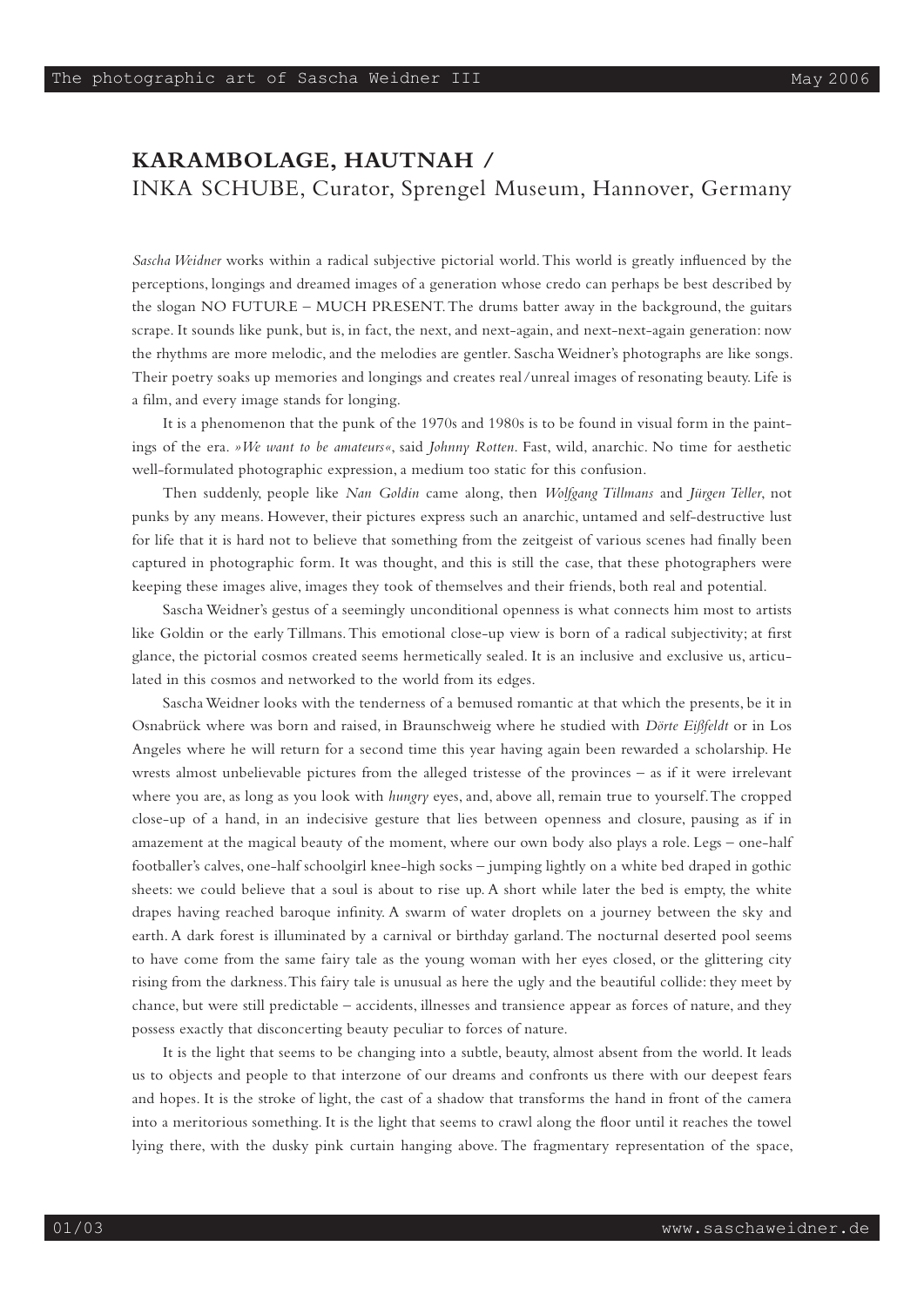which functions here as a stage, is replete with a shocking emptiness. The light soberly lights up the scene of the collision where two people wait for assistance, as if they never have done anything else. Elemental forces blaze on the distant horizon or in the flames of a fire. And in the form of a universal power, it flies like the canopy of the sky towards the male figure – exploding the classical image of the romantic and contemplative figure as viewed from behind. His protective gesture is revealed as one of powerlessness too: the structural uncontrollability of the self is continued on the naked body.

This is perhaps the fundamental theme of all the works of Sascha Weidner: human existence is projected into beauty. It is confronted with images, of which beauty is a component, which it produces, destroys and then retreats from. A quiet melancholy pervades these images, as does an ardour that rejoices in life. Here, in this publication, this is focused especially in the lyrical tones of the selected images.

Sascha Weidner works on several series simultaneously. At times, they overlap; the pictures move from one series to another, are created for a specific work, resolutely analyse another. His oeuvre to date is diverse, and seems to follow its own internal logic.

**»Beyond«** was created in 2001. A series of predella-like landscape formats. The images portray, almost exclusively, the back view of young people in wide landscapes or urban situations: the photographed persons seem to be turning away from background, towards us; it is characterised by landscapes, architectural elements or almost monochrome colour planes with little differentiation. These figures are lonely. And it seems that Weidner is exploring the penetrability of these spaces and the potential that they offer to his protagonists. The shallow breadth of the formats, however, does not really allow them any movement; even when walking, they are damned to stasis: they confront colour landscapes where they descend.

**»Staged«** was created in 2003 /2004 during a stay in Orlando, Florida. Weidner took most of the photographs during parties held by the American gay community: well-built men in swimming costumes throng among the pool landscapes of hotel complexes. Their physical presence almost explodes out of the pictorial space and produces an incredible emptiness. The perfection of the superficial body extinguishes any psychological dimension. Weidner emphasises this by always portraying men standing with their eyes closed. These are not moments of inner reflection; instead, images of vacuous physical presence are produced. In the pool landscapes, overflowing with bodies and the panoramas of dance floors, an anonymous, passive and faceless crowd is displayed. These externally perfect people seem to have been thrown just as randomly into the world as the wrecked cars and caravans lying on the roadsides of the great American landscape. In this theatre of Nothing, the overflowing ashtrays, the dropped bath towels, plastic bags and inflatable mattresses, photographed on the edges of the events, are the only animated objects.

In his most recent series, which he has been working on since 2005 under the title of **»bleiben ist nirgends/staying is nowhere«**, Sascha Weidner combines photographic images taken from mass media and art history with his own photographs. Structural and content-related associations correspond and, at the same time, create visual collisions where the photographer seems to be drawing from his own pictorial reservoir. This collection is largely of images of horrific events, crime scenes, perpetrators and victims. They can often be linked to concrete events reported in the press. And yet, in this context, they could also be an archive of visual archetypes of violence and danger. And so, a demolished building is transformed in our mind's eyes into *Caspar David Friedrich's Ice Sea*, a pile of sand and rubbish on the edge of the motorway becomes *the Island of Death* by *Arnold Böcklin.* 

The book form is typical of Weidner. In this case, he has used a small format. Images dedicated more to the beauty of horror than to the horror of horror are published as Beauty Remains in the format of an LP inlay booklet.